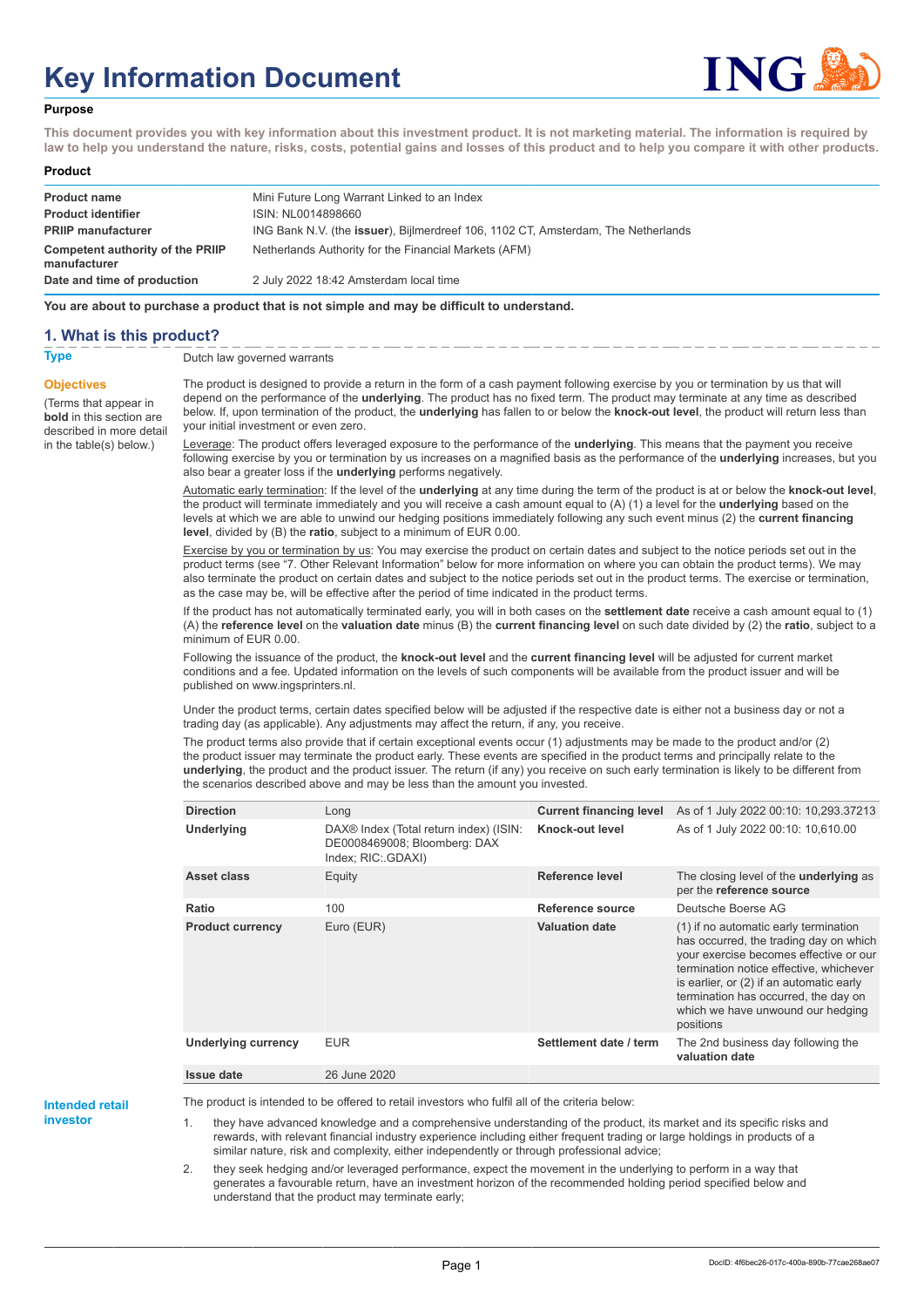- 3. they accept the risk that the issuer could fail to pay or perform its obligations under the product and they are able to bear a total loss of their investment; and
- 4. they are willing to accept a level of risk to achieve potential returns that is consistent with the summary risk indicator shown below.

The product is not intended to be offered to retail clients who do not fulfil these criteria.

### **2. What are the risks and what could I get in return?**

**Risk indicator**

**Performance scenarios**





**The risk indicator assumes you keep the product for 1 day. The actual risk can vary significantly if you cash in at an early or a later stage and you may get back less.**

The summary risk indicator is a guide to the level of risk of this product compared to other products. It shows how likely it is that the product will lose money because of movements in the markets or because we are not able to pay you.

We have classified this product as 7 out of 7, which is the highest risk class. This rates the potential losses from future performance at a very high level, and poor market conditions are very unlikely to impact our capacity to pay you.

**Be aware of currency risk:** If the currency of your account is different to the currency of this product, you will be exposed to the risk of suffering a loss as a result of the conversion of the currency of the product into the account currency. This risk is not considered in the indicator shown above.

**Be aware of currency risk:** If (i) the Underlying is traded in a different currency than EUR the unwind amount will be converted to EUR at the prevailing exchange rate which may result in a loss; or (ii) the currency of your account is different from the Currency of the product, you may be exposed to the risk of suffering a loss as a result of the conversion of the Currency of the product into the account currency. Risk (ii) above is not considered in the indicator shown above.

This product does not include any protection from future market performance so you could lose some or all of your investment.

If we are not able to pay you what is owed, you could lose your entire investment.

For detailed information about all risks relating to the product please refer to the risk sections of the prospectus and any supplements thereto as specified in the section "7. Other relevant information" below.

#### **Market developments in the future cannot be accurately predicted. The scenarios shown are only an indication of some of the possible outcomes based on recent returns. Actual returns could be lower.**

*Investment: EUR 10,000*

| <b>cenarios</b> |  |  |
|-----------------|--|--|
|                 |  |  |

| <b>Scenarios</b>           |                                                                           | 1 day                        |  |
|----------------------------|---------------------------------------------------------------------------|------------------------------|--|
|                            |                                                                           | (Recommended holding period) |  |
| Stress scenario            | What you might get back after costs<br>Percentage return (not annualised) | EUR 3,790.08<br>$-62.10%$    |  |
| Unfavourable scenario      | What you might get back after costs<br>Percentage return (not annualised) | EUR 9,948.21<br>$-0.52%$     |  |
| <b>Moderate scenario</b>   | What you might get back after costs<br>Percentage return (not annualised) | EUR 10,745.81<br>7.46%       |  |
| <b>Favourable scenario</b> | What you might get back after costs<br>Percentage return (not annualised) | EUR 11,388.27<br>13.88%      |  |

The average returns shown in the above table are not annualised, which means they may not be comparable to the average returns shown in other key information documents.

This table shows the money you could get back over the next day under different scenarios, assuming that you invest EUR 10,000.

The scenarios shown illustrate how your investment could perform. The recommended holding period for this product is less than one year. The figures are therefore not calculated on a per year basis, but for the recommended holding period. Figures in this section and "4. What are the costs?" are therefore not comparable with figures given for products with a recommended holding period of at least one year. The scenarios presented are an estimate of future performance based on evidence from the past on how the value of this investment varies, and are not an exact indicator. What you get will vary depending on how the market performs and how long you keep the product. The stress scenario shows what you might get back in extreme market circumstances, and it does not take into account the situation where we are not able to pay you.

This product cannot be easily cashed in. This means it is difficult to estimate how much you would get back if you cash in before the recommended holding period. You will either be unable to cash in early or you will have to pay high costs or make a large loss if you do so.

The figures shown include all the costs of the product itself, but may not include all the costs that you pay to your advisor or distributor. The figures do not take into account your personal tax situation, which may also affect how much you get back.

Buying this product holds that you think the level of the underlying will increase.

Your maximum loss would be that you will lose your investment.

## **3. What happens if ING Bank N.V. is unable to pay out?**

You are exposed to the risk that the issuer might be unable to meet its obligations in connection with the product for instance in the event of bankruptcy or an official directive for resolution action. This may materially adversely affect the value of the product and could lead to you losing some or all of your investment in the product. The product is not a deposit and as such is not covered by any deposit protection scheme.